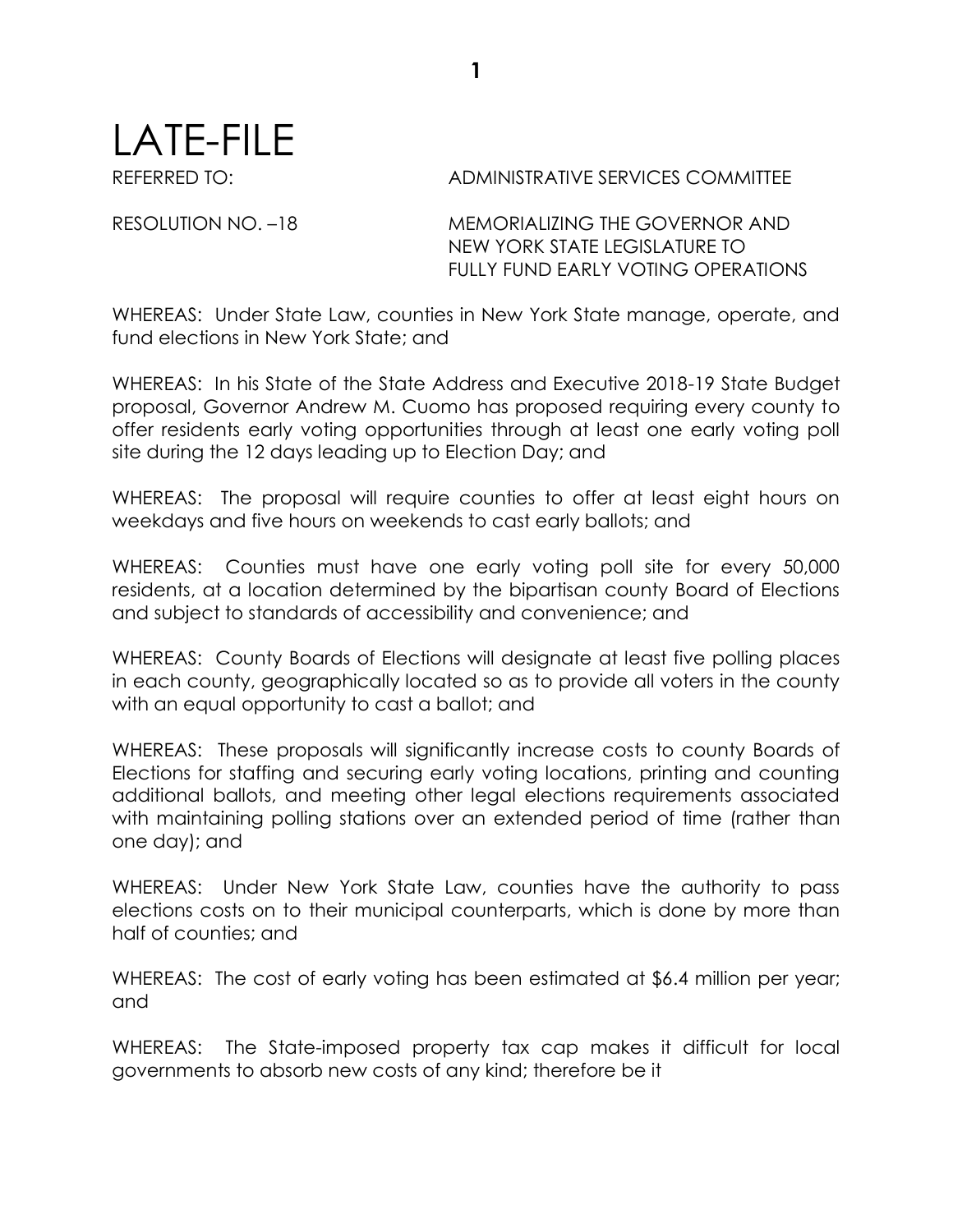RESOLVED: That the Tioga County Legislature calls upon the State to fund all costs associated with early voting; and be it further

RESOLVED: That the State consider removing the early voting requirement unless they are able to provide full funding; and be it further

RESOLVED: That certified copies of this resolution be sent to Honorable Andrew M. Cuomo, Senator Fred Akshar, Assemblyman Christopher Friend, and New York State Association of Counties.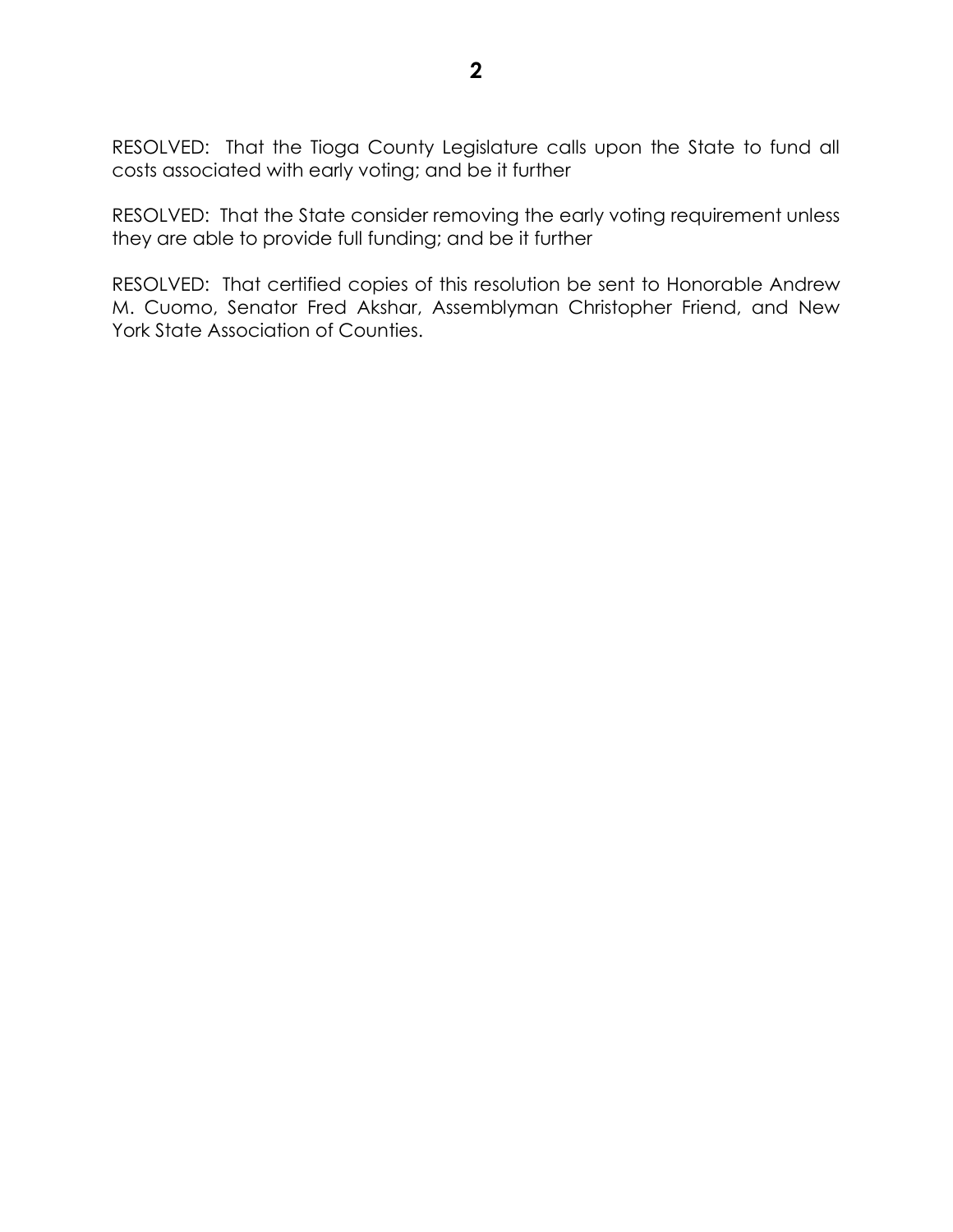REFERRED TO: FINANCE/LEGAL COMMITTEE

## RESOLUTION NO. -18 AUTHORIZE REIMBURSEMENT TO DARYL WILLIAMS

WHEREAS: Daryl Williams was employed by the Tioga County Sheriff's Department before retiring in 2009; and

WHEREAS: Daryl Williams has made a claim that he has been underpaid for past due employee benefits through no fault of his own; and

WHEREAS: The Tioga County Legislature wishes to reimburse Daryl Williams for such underpaid benefits and adjust his claim through April 2018; therefore be it

RESOLVED: That the Tioga County Legislature authorizes payment to Daryl Williams in the amount of \$72,500, which shall be paid from the Liability Insurance Fund, Account No. CI120000 contingent upon entering into a settlement agreement with the County as approved by the County Attorney.